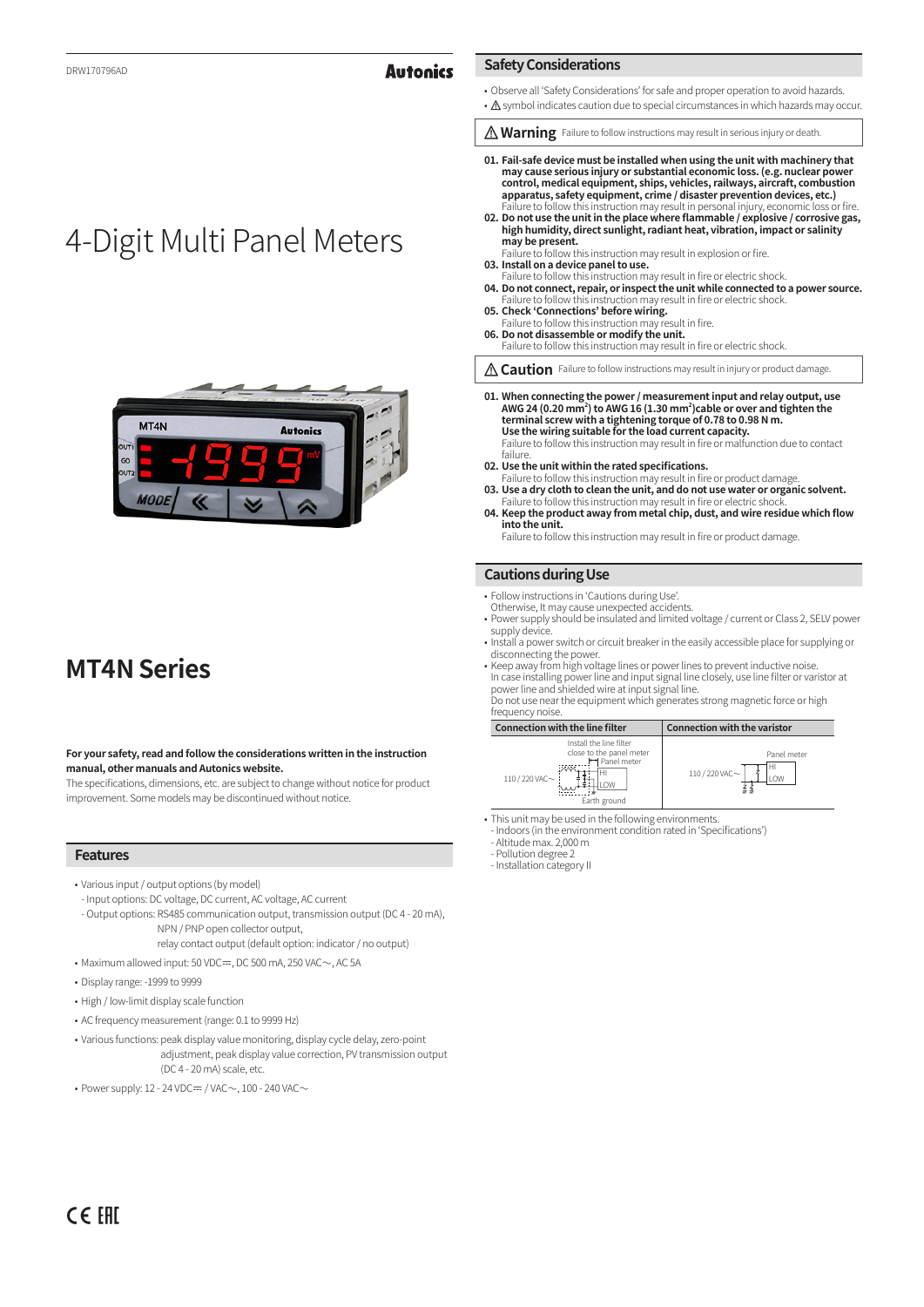### **Manuals**

For the detailed information about communication, etc., please refer to the manuals, and be sure to follow cautions written in the technical descriptions. Visit Autonics web site to download manuals.

### **Ordering Information**

This is only for reference.

For selecting the specified model, follow the Autonics website.

### **MT 4 N - ❶ - ❷ ❸**

**❶ Input type**  DV: DC voltage<sup>01)</sup> DA: DC current AV: AC voltage $^{02)}$ 

AA: AC current<sup>02)</sup>

**❷ Power supply** E:  $12 - 24$  VDC =  $\pm$  10%,  $12 - 24$  VAC  $\sim \pm 10\%$  50 / 60 Hz 4:  $100 - 240$  VAC  $\sim \pm 10\%$  50 / 60 Hz

### **❸ Preset output + Sub output**

|                | <b>Preset output</b>              | Sub output                  |
|----------------|-----------------------------------|-----------------------------|
| N              | None (indicator)                  |                             |
| 0              | Relay (OUT1/2)                    | -                           |
|                | NPN open collector (OUT1 / 2, GO) | $\overline{a}$              |
| $\overline{2}$ | PNP open collector (OUT1/2, GO)   | $\overline{\phantom{a}}$    |
| 3              | Relay (OUT1)                      | Transmission (DC 4 - 20 mA) |
|                | Relay (OUT1)                      | RS485 communication         |
| 5              | Relay (OUT1/2)                    | Transmission (DC 4 - 20 mA) |

01) To measure the current over DC 500 mA, please select DV type because the shunt should be used. 02) In case of selecting frequency display, no output will be provided even if it is output support model

### **Dimensions**

• Unit: mm, For the detailed drawings, follow the Autonics website.



### **Cautions during Wiring**

• Unit: mm, Use terminals of size specified below.



### **Connections**

RS485

OUT1 HOLD / ZERO





OUT1 OUT2  $\frac{HOLD}{ZERO}$  DC 4 - 20 mA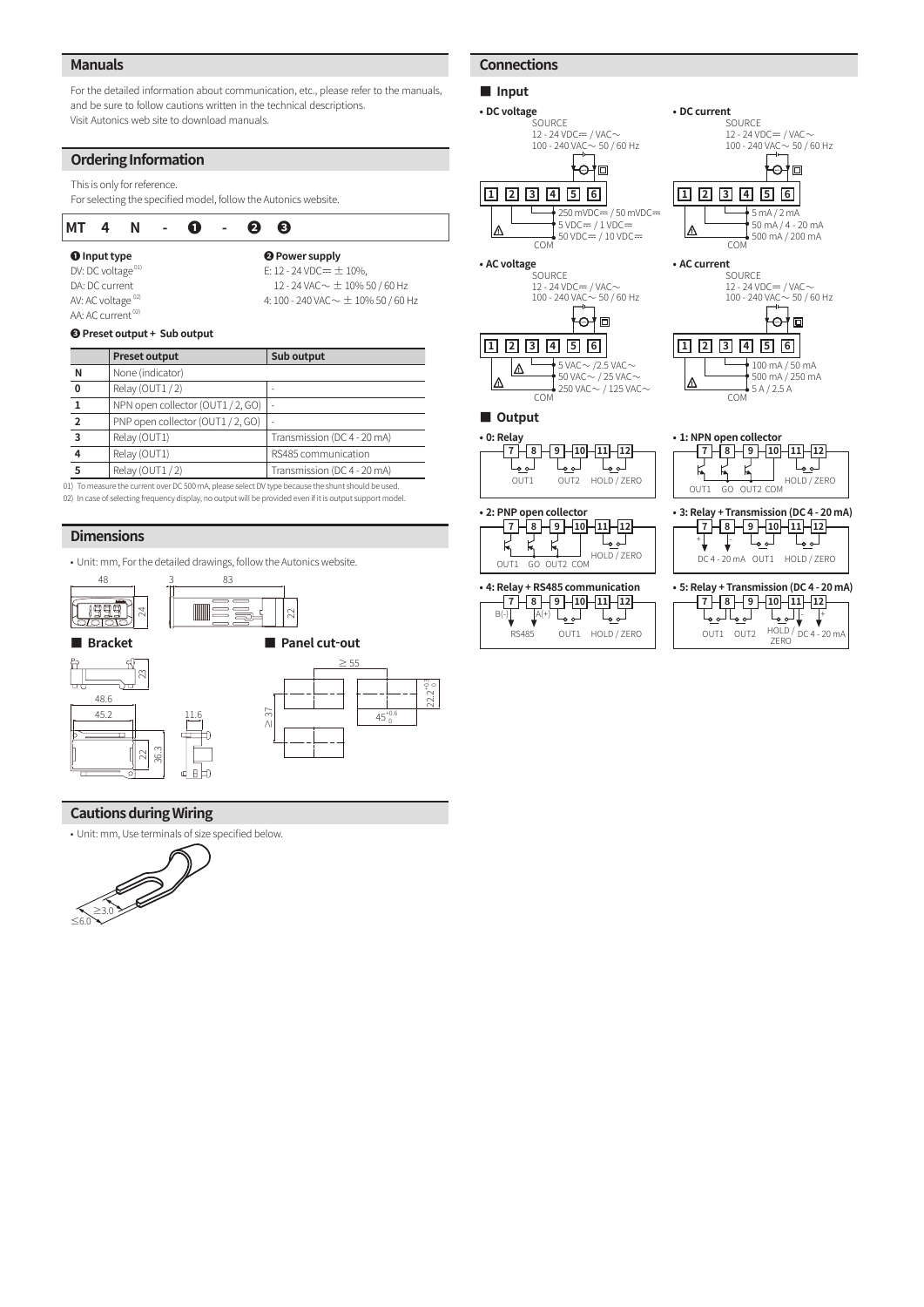### **Specifications**

| <b>Model</b>                     | MT4N-DV-OC<br>MT4N-DA-O                                                               |                                              | MT4N-AV-OC                | MT4N-AA-OC                |  |  |
|----------------------------------|---------------------------------------------------------------------------------------|----------------------------------------------|---------------------------|---------------------------|--|--|
| Input type                       | DC voltage                                                                            | DC current                                   | AC voltage <sup>01)</sup> | AC current <sup>01)</sup> |  |  |
| Max. allowable input             |                                                                                       | 110% F.S. for each measured input range      |                           |                           |  |  |
| Display method                   |                                                                                       | 7-segment (red) LCD (character height: 9 mm) |                           |                           |  |  |
| Display accuracy                 |                                                                                       | Dependent on the ambient temperature         |                           |                           |  |  |
| $23 \pm 5^{\circ}$ C             | $\pm$ 0.1% F.S. rdg $\pm$ 2 digit $\frac{02}{2}$<br>$\pm$ 0.3% F.S. rdg $\pm$ 3 digit |                                              |                           |                           |  |  |
| $-10$ to $50^{\circ}$ C          | $\pm$ 0.5% F.S. rdg $\pm$ 3 digit                                                     |                                              |                           |                           |  |  |
| Max. display range               | -1999 to 9999 (4 digit)                                                               |                                              |                           |                           |  |  |
| A / D conversion<br>method       | Practical oversampling using successive approximation ADC                             |                                              |                           |                           |  |  |
| Sampling cycle                   | 16.6 ms<br>50 ms                                                                      |                                              |                           |                           |  |  |
| <b>Unit weight</b><br>(packaged) | $\approx$ 64 g ( $\approx$ 127 g)                                                     |                                              |                           |                           |  |  |
| Approval                         | <b>CE EHE</b>                                                                         |                                              |                           |                           |  |  |

01) Available frequency display 02) 5 A terminal: ± 0.3% F.S. rdg ± 3 digit

| <b>Preset output</b>      | None (indicator) / Relay / NPN open collector / PNP open collector<br>output model      |
|---------------------------|-----------------------------------------------------------------------------------------|
| Relay                     | Contact capacity: $125$ VAC $\sim$ 0.3 A, 30 VDC = 1 A<br>Contact composition: N.O (1a) |
| NPN/PNP<br>open collector | Output capacity: $\leq$ 12 - 24 VDC= $\pm$ 2 VDC=, 50 mA resistive load                 |
| Sub output                | None (indicator) / Transmission (DC 4 - 20 mA) / RS485<br>communication output model    |
| Transmission              | Resolution: 1/12,000 (load resistance: $\leq 600 \Omega$ )                              |
| $(DC4 - 20 mA)$           | Response time: $\leq$ 450 ms                                                            |
| RS485 communication       | Protocol: Modbus RTU                                                                    |

| Power supply                                  | 12 - 24 VDC== $\pm$ 10%, 12 - 24 VAC $\sim$ $\pm$ 10% 50 / 60 Hz /<br>100 - 240 VAC $\sim \pm$ 10% 50 / 60 Hz model                            |
|-----------------------------------------------|------------------------------------------------------------------------------------------------------------------------------------------------|
| <b>Power consumption</b><br>(DC / AC voltage) | 3 W / 5 VA 01)                                                                                                                                 |
| <b>Power consumption</b><br>(AC voltage)      | 5 VA                                                                                                                                           |
| <b>Insulation resistance</b>                  | $\geq$ 20 M $\Omega$ (500 VDC= megger)                                                                                                         |
| Dielectric strength<br>(DC / AC voltage)      | $1,000$ VAC $\sim$ 50 / 60 Hz for 1 min (between external terminal and case)                                                                   |
| Dielectric strength<br>(AC voltage)           | $2,000$ VAC $\sim$ 50 / 60 Hz for 1 min (between external terminal and case)                                                                   |
| <b>Noise immunity</b>                         | $\pm$ 2 kV the square wave noise (pulse width: 1 us) by the noise simulator                                                                    |
| <b>Vibration</b>                              | 0.75 mm amplitude at frequency of 10 to 55 Hz (for 1 min) in each X,<br>Y. Z direction for 2 hours                                             |
| Vibration<br>(malfunction)                    | 0.5 mm amplitude at frequency of 10 to 55 Hz (for 1 min) in each X, Y,<br>7 direction for 10 min                                               |
| <b>Shock</b>                                  | 300 m/s <sup>2</sup> ( $\approx$ 30 G) in each X, Y, Z direction for 3 times                                                                   |
| <b>Shock (malfunction)</b>                    | $100 \text{ m/s}^2$ ( $\approx 10 \text{ G}$ ) in each X, Y, Z direction for 3 times                                                           |
| Ambient temp.                                 | -10 to 50°C, storage: -20 to 60°C (rated at no freezing or condensation)                                                                       |
| Ambient humi.                                 | 35 to 85%RH, storage: 35 to 85%RH (rated at no freezing or condensation)                                                                       |
| Insulation type                               | Double insulation or reinforced insulation (mark: $\Box$ , dielectric strength<br>between the measurement input part and the power part: 1 kV) |

01) Except MT4N-□□-E5: 5 W / 8 VA

### **RS485 communication Interface**

| <b>Communication protocol</b> | Modbus RTU                               |
|-------------------------------|------------------------------------------|
| Connection                    | RS485                                    |
| <b>Application standard</b>   | Compliance with EIA RS485                |
| <b>Max.</b> connections       | 31 units (address: 01 to 99)             |
| <b>Synchronous method</b>     | Asynchronous                             |
| <b>Communication method</b>   | Two-wire half duplex                     |
| <b>Communication distance</b> | Max. 800 m                               |
| <b>Communication speed</b>    | 1200, 2400, 4800, 9600, 19200, 38400 bps |
| <b>Start bit</b>              | 1 bit (fixed)                            |
| Data bit                      | 8 bit (fixed)                            |
| Parity bit                    | NONE, EVEN, ODD                          |
| <b>Stop bit</b>               | 1 bit. 2 bit                             |

### **DAQMaster**

• DAQMaster is the comprehensive device management program for Autonics' products, providing parameter setting, monitoring and data management.

• Visit our website to download the DAQMaster installer and user manual.

| <b>Minimum requirements</b><br>Item |                                                            |  |  |  |
|-------------------------------------|------------------------------------------------------------|--|--|--|
| System                              | IBM PC compatible computer with Intel Pentium III or above |  |  |  |
| Operating system                    | Microsoft Windows 98 / NT / XP / Vista / 7 / 8 / 10        |  |  |  |
| Memory                              | 256MB or more                                              |  |  |  |
| Hard disk                           | More than 1GB of free hard disk space                      |  |  |  |
| <b>VGA</b>                          | $1024 \times 768$ higher resolution display                |  |  |  |
| Others                              | RS232 serial port (9-pin), USB port                        |  |  |  |

### **Mode Setting**



### **Parameter Setting**

- Some parameters are activated / deactivated depending on the model or setting of other parameters. Refer to the description of each parameter.<br>• If any key is not entered for 60 sec in each parameter, it returns to RUN m
- [MODE] key: Saves current setting value and moves to the next parameter.<br>[◀] key: Checks fixed value / Changes setting digits.<br>[▲], [▼] key: Changes setting values.
	-

### **■ Parameter 1 group**

| Parameter |                                                                      | Mark       | <b>Defaults</b> | <b>Setting range</b>                                                                                                                                                                                                                                                                                             | <b>Display</b><br>condition                         |
|-----------|----------------------------------------------------------------------|------------|-----------------|------------------------------------------------------------------------------------------------------------------------------------------------------------------------------------------------------------------------------------------------------------------------------------------------------------------|-----------------------------------------------------|
|           |                                                                      |            | 50              | [DC voltage model]<br>• Refer to Input Range and Display Range                                                                                                                                                                                                                                                   |                                                     |
|           |                                                                      |            | 500             | [DC current model]<br>• Refer to Input Range and Display Range                                                                                                                                                                                                                                                   |                                                     |
| $1 - 1$   | Input range                                                          | i n - r    | 250             | [AC voltage model]<br>• Refer to Input Range and Display Range                                                                                                                                                                                                                                                   |                                                     |
|           |                                                                      |            | 5               | [AC current model]<br>• Refer to Input Range and Display Range                                                                                                                                                                                                                                                   |                                                     |
| $1 - 2$   | Display<br>method                                                    | d i 5 P    | Stnd            | STND: standard, SCAL: scale, FREQ:<br>frequency <sup>01)</sup>                                                                                                                                                                                                                                                   |                                                     |
| $1 - 3$   | Measurement<br>method                                                | $1 - E$    | E.r 55          | [AC voltage model], [AC current model]<br>T.RMS: True RMS, A.RMS: Average RMS,<br><b>AVG</b><br>• True RMS = $\sqrt{\frac{A_1^2 + A_2^2 + \dots + A_n^2}{n}}$<br>• Average RMS = $\frac{A_1 + A_2 + \dots + A_n}{n}$<br>$\times$ Waveform rate<br>(n = number of display values per cycle,<br>A = display value) | $1-2$<br>Display<br>method:<br>STND,<br><b>SCAL</b> |
|           |                                                                      |            | 50.00           | [DC voltage model]<br>Max. value of display range                                                                                                                                                                                                                                                                |                                                     |
| $1 - 4$   | Max. display<br>value                                                | Stnd       | 500.0           | [DC current model]<br>Max. value of display range                                                                                                                                                                                                                                                                |                                                     |
|           | (fixed)                                                              |            | 250.0           | [AC voltage model]<br>Max. value of display range                                                                                                                                                                                                                                                                |                                                     |
|           |                                                                      |            | 5.000           | [AC current model]<br>Max. value of display range                                                                                                                                                                                                                                                                | $1 - 2$<br>Display<br>method:                       |
| $1 - 5$   | High-limit<br>display value<br>gradient<br>correction                | $1 - b$ .H | 1.000           | 0.100 to 5.000 %                                                                                                                                                                                                                                                                                                 | <b>STND</b>                                         |
| $1 - 6$   | Low-limit<br>display value<br>deviation<br>correction                | i nb.L     | 00              | -99 to 99                                                                                                                                                                                                                                                                                                        |                                                     |
|           | Decimal                                                              |            | 0.0 0           | [DC voltage model] 0, 0.0, 0.00, 0.000                                                                                                                                                                                                                                                                           |                                                     |
| $1 - 7$   | point                                                                | dot        | 0.0             | [DC current model], [AC voltage model]<br>0, 0.0, 0.00, 0.000                                                                                                                                                                                                                                                    |                                                     |
|           | position                                                             |            | 0.000           | [AC current model] 0, 0.0, 0.00, 0.000                                                                                                                                                                                                                                                                           |                                                     |
| $1 - 8$   | High-limit scale                                                     | H - 5 E    |                 | Display value against max. measurement input*                                                                                                                                                                                                                                                                    | $1-2$<br>Display                                    |
| $1 - 9$   | Low-limit scale                                                      | L - 5 C    | L,              | Display value against min. measurement input*                                                                                                                                                                                                                                                                    | method:                                             |
| $1 - 10$  | Display unit                                                         | d.Un E     | U               | [DC voltage model], [AC voltage model]<br>MV, V, OFF                                                                                                                                                                                                                                                             | <b>SCAL</b><br>&                                    |
|           |                                                                      |            | Я               | [DC current model], [AC current model]<br>MA, A, HZ, OFF                                                                                                                                                                                                                                                         | * 1-7<br>Decimal                                    |
| $1 - 11$  | High-limit<br>display value<br>gradient<br>correction                | 1 n b. H   | 1.000           | 0.100 to 5.000 %                                                                                                                                                                                                                                                                                                 | point<br>position:<br>0.0, 0.00,<br>0.000           |
| $1 - 12$  | Low-limit<br>display value<br>deviation<br>correction <sup>02)</sup> | i nb.L     | 00              | -99 to 99                                                                                                                                                                                                                                                                                                        |                                                     |
| $1 - 13$  | Decimal point<br>position                                            | dot        | 0.0<br>0.000    | [AC voltage model] 0, 0.0, 0.00, 0.000<br>[AC current model] 0, 0.0, 0.00, 0.000                                                                                                                                                                                                                                 |                                                     |
| $1 - 14$  | High-limit<br>display value<br>gradient<br>correction                | 1 n b.H    | 1.000           | 0.100 to 9.999                                                                                                                                                                                                                                                                                                   | $1-2$<br>Display<br>method:<br>FREQ                 |
| $1 - 15$  | Exponent of INB                                                      | 1 n b.E    | 10 - 0          | 10-0: $10^0$ , $10-1$ : $10^{-1}$ , $10-2$ : $10^{-2}$ , $10 1$ : $10^1$                                                                                                                                                                                                                                         |                                                     |

01) Displays at AC voltage or AC current model only.<br>02) Low-limit display value deviation correction range is within -99 to 99 for D<sup>0</sup>, D<sup>-1</sup> digit regardless of decimal point position 03) Display range is variable according to decimal point position.

| .                    |                   |                                    |  |  |  |
|----------------------|-------------------|------------------------------------|--|--|--|
| Display range<br>Dot |                   | <b>Frequency measurement range</b> |  |  |  |
|                      | -1999 to 9999     | 1 to 9999 Hz                       |  |  |  |
| 0.0                  | $-199.9$ to 999.9 | $0.1$ to 999.9 Hz                  |  |  |  |
| nnn                  | $-19.99$ to 99.99 | 0.10 to 99.99 Hz                   |  |  |  |
| 0.000                | $-1.999$ to 9.999 | 0.100 to 9.999 Hz                  |  |  |  |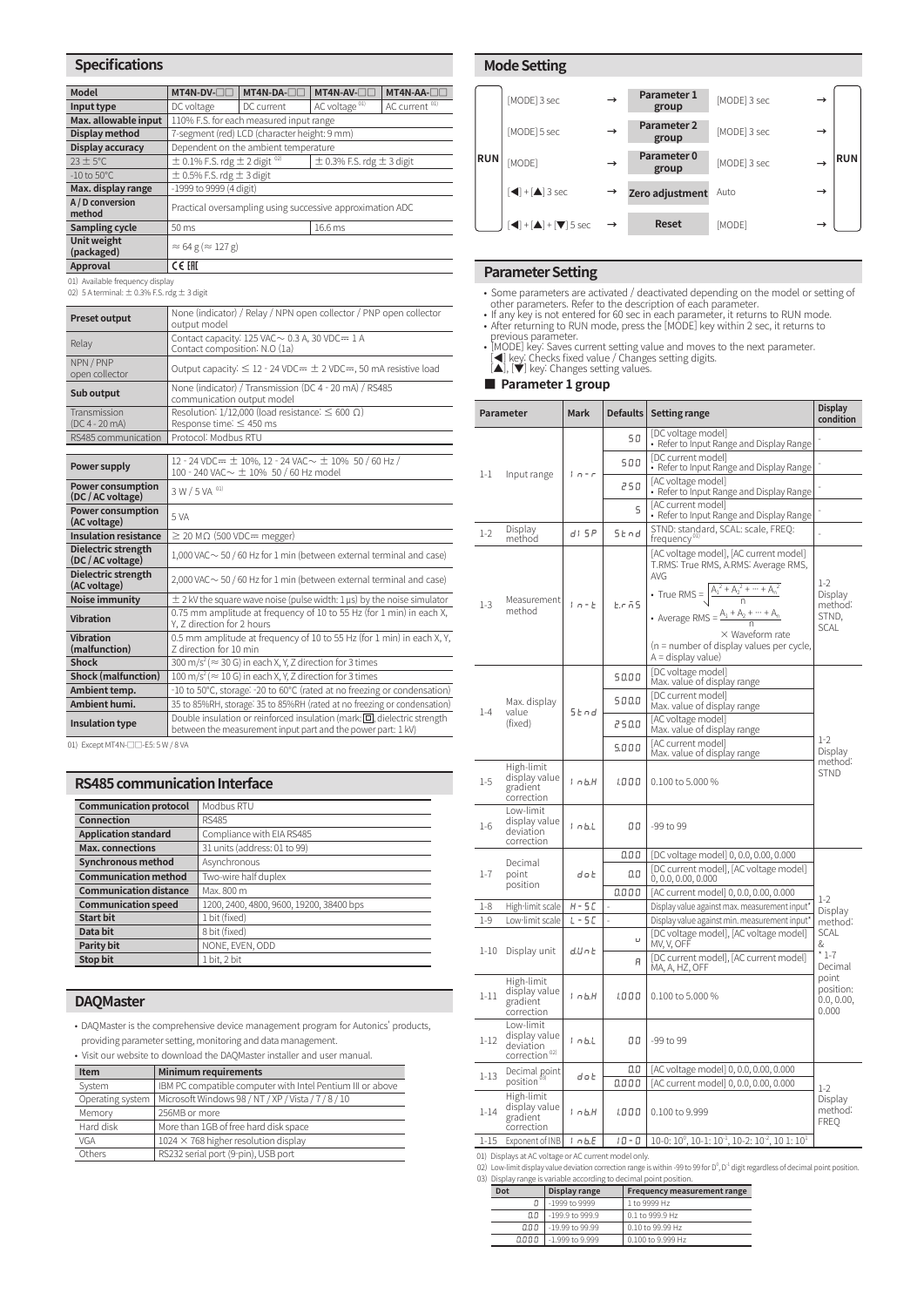### **■ Parameter 2 group**

|          | Parameter                                        | <b>Mark</b>  | Defaults | <b>Setting range</b>                                                                                                                                      | Display<br>condition                            |
|----------|--------------------------------------------------|--------------|----------|-----------------------------------------------------------------------------------------------------------------------------------------------------------|-------------------------------------------------|
| $2 - 1$  | OUT1<br>operation<br>mode                        | oU I.E       | o F F    | [OUT1 output model]<br>OFF, HI, LO, HL, HL-G<br>• Refer to Output Operation Mode                                                                          |                                                 |
| $2 - 2$  | OUT <sub>2</sub><br>operation<br>mode            | o U 2.E      | o F F    | OUT2 output model <br>OFF, HI, LO, HL, HL-G<br>• Refer to Output Operation Mode                                                                           |                                                 |
| $2 - 3$  | OUT1<br>hysteresis                               | <b>HY5.1</b> | 00.0 I   | [Except indicator model]<br>Within 10% of max. display range, digit                                                                                       | 2-1 OUT1<br>operation<br>mode:<br>except<br>OFF |
| $2 - 4$  | OUT2<br>hysteresis                               | H Y 5.2      | 00.O I   | [Except indicator model]<br>Within 10% of max. display range, digit                                                                                       | 2-2 OUT2<br>operation<br>mode:<br>except<br>OFF |
| 2-5      | Startup<br>compensation<br>time                  | 5 E A.E      | 00.0     | [Except indicator model]<br>0.0 to 99.9 sec                                                                                                               |                                                 |
| $2 - 6$  | Peak<br>monitoring<br>delay time                 | PE U.E       | 5<br>00  | 00 to 30 sec                                                                                                                                              |                                                 |
| $2 - 7$  | Display cycle                                    | d1 5.E       | 0.2<br>5 | $0.1$ to $5.0$ sec                                                                                                                                        | $\frac{1}{2}$                                   |
| $2 - 8$  | Current value<br>display part<br>color           | Colr         | r E d    | RED: red / red, GRN: green / green,<br>YEL: yellow / yellow, R-G: red / green,<br>G-R: green / red<br>• Display: normal / error occurs                    |                                                 |
| $2 - 9$  | Keys for zero<br>adjustment                      | EEro         | nο       | NO, YES<br>• YES: Press the $\left[ \blacktriangleleft \right] + \left[ \blacktriangle \right]$ keys for 3<br>sec to adjust zero.                         |                                                 |
| $2 - 10$ | External<br>input<br>terminal                    | Euln         | Hold     | [Except indicator model]<br>HOLD, ZERO<br>• If the external input terminal is<br>short-circuited for 50 ms or more, it<br>operates with the set function. |                                                 |
|          | High-limit<br>value of<br>transmission<br>output |              | 50.00    | [DC voltage & Transmission (DC 4 - 20<br>mA) output model]<br>Max. value of display range                                                                 |                                                 |
| $2 - 11$ |                                                  | $F5-H$       | 500.0    | [DC current & Transmission (DC 4 - 20<br>mA) output model]<br>Max. value of display range                                                                 |                                                 |
|          |                                                  |              | 250.0    | [AC voltage & Transmission (DC 4 - 20<br>mA) output model]<br>Max. value of display range                                                                 |                                                 |
|          |                                                  |              | 5.000    | [AC current & Transmission (DC 4 - 20<br>mA) output model]<br>Max. value of display range                                                                 |                                                 |
|          |                                                  |              | 00.00    | [DC voltage & Transmission (DC 4 - 20<br>mA) output model]<br>Min. value of display range                                                                 |                                                 |
| $2 - 12$ | Low-limit<br>value of                            | $FS-L$       | 000.0    | [DC current & Transmission (DC 4 - 20<br>mA) output model]<br>Min. value of display range                                                                 |                                                 |
|          | transmission<br>output                           |              | 0.0      | [AC voltage & Transmission (DC 4 - 20<br>mA) output model]<br>Min. value of display range                                                                 |                                                 |
|          |                                                  |              | 0.0 0 0  | [AC current & Transmission (DC 4 - 20<br>mA) output model]<br>Min. value of display range                                                                 |                                                 |
| $2 - 13$ | Comm.<br>Address                                 | Adr 5        | O I      | [RS485 communication output model]<br>01 to 99                                                                                                            |                                                 |
| 2-14     | Comm.<br>speed                                   | 6PS          | 9600     | [RS485 communication output model]<br>38.4k, 19.2k, 9600, 4800, 2400, 1200 bps                                                                            |                                                 |
| $2 - 15$ | Parity bit                                       | Prey         | nonE     | [RS485 communication output model]<br>NONE, EVEN, ODD                                                                                                     |                                                 |
| 2-16     | Stop bit                                         | 5 E P        | 5        | [RS485 communication output model]<br>2, 1 bit                                                                                                            |                                                 |
| $2 - 17$ | Response<br>waiting time                         | r 5 Y.E      | 5        | [RS485 communication output model]<br>5 to 99 sec                                                                                                         |                                                 |
|          | 2-18 Lock                                        | LoC          | oFF      | OFF: unlock,<br>LOC1: lock parameter 1,<br>LOC2: lock parameter 1, 2,<br>LOC3: lock parameter 0, 1 and 2                                                  |                                                 |

### **■ Parameter 0 group**

|         | Parameter                                       | <b>Mark</b> | Defaults       | <b>Setting range</b>                                                                                         | <b>Display</b><br>condition |
|---------|-------------------------------------------------|-------------|----------------|--------------------------------------------------------------------------------------------------------------|-----------------------------|
|         |                                                 |             | 50.00          | [DC voltage model], [DC current model]<br>-5 to 110% of display range                                        |                             |
| $0 - 1$ | OUT1 high-<br>limit output<br>setting value     | o U LH      | 250.0          | [AC voltage model]<br>0 to 110% of display range                                                             |                             |
|         |                                                 |             | 5.000          | [AC current model]<br>0 to 110% of display range                                                             | $2-1$ OUT1<br>operation     |
|         |                                                 |             | 00.00          | [DC voltage model]<br>-5 to 110% of display range                                                            | mode:<br>except             |
| $0 - 2$ | OUT1 low-<br>limit output<br>setting value      | o U I.L     | 000.0          | <b>IDC</b> current modell<br>-5 to 110% of display range<br>[AC voltage model]<br>0 to 110% of display range | OFF                         |
|         |                                                 |             | 0.000          | [AC current model]<br>0 to 110% of display range                                                             |                             |
|         | OUT2 high-<br>limit output<br>setting value     |             | 50.00          |                                                                                                              | 2-2 OUT2                    |
| $0 - 3$ |                                                 | a112.H      | 250.0          | • Same as setting range of OUT1 high-<br>limit output setting value                                          |                             |
|         |                                                 |             | 5.000          |                                                                                                              | operation<br>mode:          |
|         | OUT <sub>2</sub> low-                           | o U 2.L     | 00.00          | • Same as setting range of OUT1 low-                                                                         | except                      |
| $0 - 4$ | limit output<br>setting value                   |             | 000.0<br>0.000 | limit output setting value                                                                                   | OFF                         |
|         |                                                 |             | 0.00           | [DC voltage model]<br>Max. peak value in run mode                                                            | 2-1 OUT1<br>operation       |
| $0 - 5$ | Display max.<br>peak value <sup>01)</sup>       | <b>HPFP</b> | 0.0            | [DC current model], [AC voltage model]<br>Max. peak value in run mode                                        | mode:<br>except OFF         |
|         |                                                 |             | 0.000          | [AC current model]<br>Max. peak value in run mode                                                            | or<br>2-2 OUT2<br>operation |
| $0 - 6$ | Display min.<br>peak value <sup>01)</sup>       | L.PE E      | 0.00           | [DC voltage model]<br>Min. peak value in run mode                                                            | mode:<br>except OFF         |
|         |                                                 |             | 0.0            | [DC current model], [AC voltage model]<br>Min. peak value in run mode                                        | &<br>2-6 Peak<br>monitoring |
|         |                                                 |             | 0.000          | [AC current model]<br>Min. peak value in run mode                                                            | delay time:<br>except 00    |
|         | 01) Reset: Press any one of [◀], [▼], [▲] keys. |             |                |                                                                                                              |                             |

## **Input Range and Display Range**

When the max. input value is over the 100%, it may result in input terminal damage. ■ **DC** voltage model

| Input range              | Display range                | Input |                                     |                   |                 |
|--------------------------|------------------------------|-------|-------------------------------------|-------------------|-----------------|
|                          | Diaplay method: STND (fixed) |       | Diaplay method: SCAL <sup>01)</sup> | impedance         |                 |
| $0 - 50 \, \text{VDC} =$ | 0.00 to 50.00                | 50    | Dot                                 |                   | 434.35 kO       |
| $0 - 10$ VDC=            | 0.00 to 10.00                | 10    |                                     | Display range     | 434.35 kO       |
| $0 - 5$ VDC=             | 0.000 to 5.000               | 5     | П                                   | -1999 to 9999     | 43.35 kO        |
| $0 - 1$ VDC $=$          | 0.000 to 1.000               |       | 0.0                                 | -199.9 to 999.9   | 43.35 $k\Omega$ |
| $0 - 250$ mVDC=          | 0.0 to 250.0                 | 250   | 0.00                                | $-19.99$ to 99.99 | $2.15 k\Omega$  |
| $0 - 50$ mVDC=           | 0.00 to 50.00                | 50    | 0.000                               | -1.999 to 9.999   | $2.15 k\Omega$  |

01) Connect to the input terminals whose 30% to 100% of the input range includes the max. value of the input range to measure. When the max. input value is under the 30% of the input terminal range, display accuracy is degraded.

### ■ DC current model

| Input range  | Display range                | Input    |                                     |                   |                  |
|--------------|------------------------------|----------|-------------------------------------|-------------------|------------------|
|              | Diaplay method: STND (fixed) |          | Diaplay method: SCAL <sup>01)</sup> | impedance         |                  |
| $0 - 500$ mA | 0.0 to 500.0                 | 500      | Dot                                 | Display range     | $0.1\Omega$      |
| $0 - 200$ mA | 0.0 to 200.0                 | 200      |                                     |                   | $0.1\Omega$      |
| $0 - 50$ mA  | 0.00 to 50.00                | 50       | П                                   | $-1999$ to 9999   | $1.1\Omega$      |
| $4 - 20$ mA  | 4.00 to 20.00                | $4 - 20$ | 0.0                                 | $-199.9$ to 999.9 | 1.1 <sub>O</sub> |
| $0 - 5$ mA   | 0.000 to 5.000               | 5        | 0.00                                | $-19.99$ to 99.99 | $101.1\Omega$    |
| $0 - 2$ mA   | 0.000 to 2.000               | Ρ        | 0.000                               | -1.999 to 9.999   | $101.1\Omega$    |
|              |                              |          |                                     |                   |                  |

01) Connect to the input terminals whose 30% to 100% of the input range includes the max. value of the input range<br>to measure.<br>When the max. input value is under the 30% of the input terminal range, display accuracy is deg

### ■ **AC voltage model**

| Input range          | Display range                | Input |                                     |                   |                 |  |
|----------------------|------------------------------|-------|-------------------------------------|-------------------|-----------------|--|
|                      | Diaplay method: STND (fixed) |       | Diaplay method: SCAL <sup>01)</sup> | impedance         |                 |  |
| 0 - 250 VAC $\sim$   | 0.0 to 250.0                 | 250   | Dot                                 | Display range     | $1.109 M\Omega$ |  |
| $0 - 125$ VAC $\sim$ | $0.0$ to 125.0               | 125   |                                     |                   | $1.109$ MO      |  |
| $0 - 50$ VAC $\sim$  | 0.00 to 50.00                | 50    | 0                                   | -1999 to 9999     | 200 kO          |  |
| $0 - 25$ VAC $\sim$  | $0.00$ to 25.00              | 25    | O.O                                 | $-199.9$ to 999.9 | 222kO           |  |
| $0 - 5$ VAC $\sim$   | 0.000 to 5.000               |       | 0.00                                | -19.99 to 99.99   | 22kO            |  |
| $0 - 2.5$ VAC $\sim$ | 0.000 to 2.500               | 2.5   | 0.000                               | -1.999 to 9.999   | $22 k\Omega$    |  |

01) Connect to the input terminals whose 30% to 100% of the input range includes the max. value of the input range<br>to measure.<br>When the max. input value is under the 30% of the input terminal range, display accuracy is deg

### ■ **AC current model**

|                                                                                                                                                    | Display range                | Input |                                     |                 |                |  |  |  |  |
|----------------------------------------------------------------------------------------------------------------------------------------------------|------------------------------|-------|-------------------------------------|-----------------|----------------|--|--|--|--|
| Input range                                                                                                                                        | Diaplay method: STND (fixed) |       | Diaplay method: SCAL <sup>01)</sup> | impedance       |                |  |  |  |  |
| $0 - 5A$                                                                                                                                           | 0.000 to 5.000               |       | Dot                                 | Display range   | $0.01\Omega$   |  |  |  |  |
| $0 - 2.5A$                                                                                                                                         | 0.000 to 2.500               | 2.5   |                                     |                 | $0.01\ \Omega$ |  |  |  |  |
| $0 - 500$ mA                                                                                                                                       | 0.0 to 500.0                 | 500   | П                                   | -1999 to 9999   | $0.1\Omega$    |  |  |  |  |
| $0 - 250$ mA                                                                                                                                       | 0.0 to 250.0                 | 250   | 0.0                                 | -199.9 to 999.9 | $0.1\Omega$    |  |  |  |  |
|                                                                                                                                                    | 0.0 to 100.0                 | 100   | 0.00                                | -19.99 to 99.99 |                |  |  |  |  |
| $0 - 100$ mA                                                                                                                                       |                              |       | 0.000                               | -1.999 to 9.999 | $0.5 \Omega$   |  |  |  |  |
| $0 - 50$ mA                                                                                                                                        | 0.00 to 50.00                | 50    |                                     |                 | $0.5 \Omega$   |  |  |  |  |
| 01) Connect to the input terminals whose 30% to 100% of the input range includes the max, value of the input range<br>de de conde de de dez estab- |                              |       |                                     |                 |                |  |  |  |  |

to measure. When the max. input value is under the 30% of the input terminal range, display accuracy is degraded.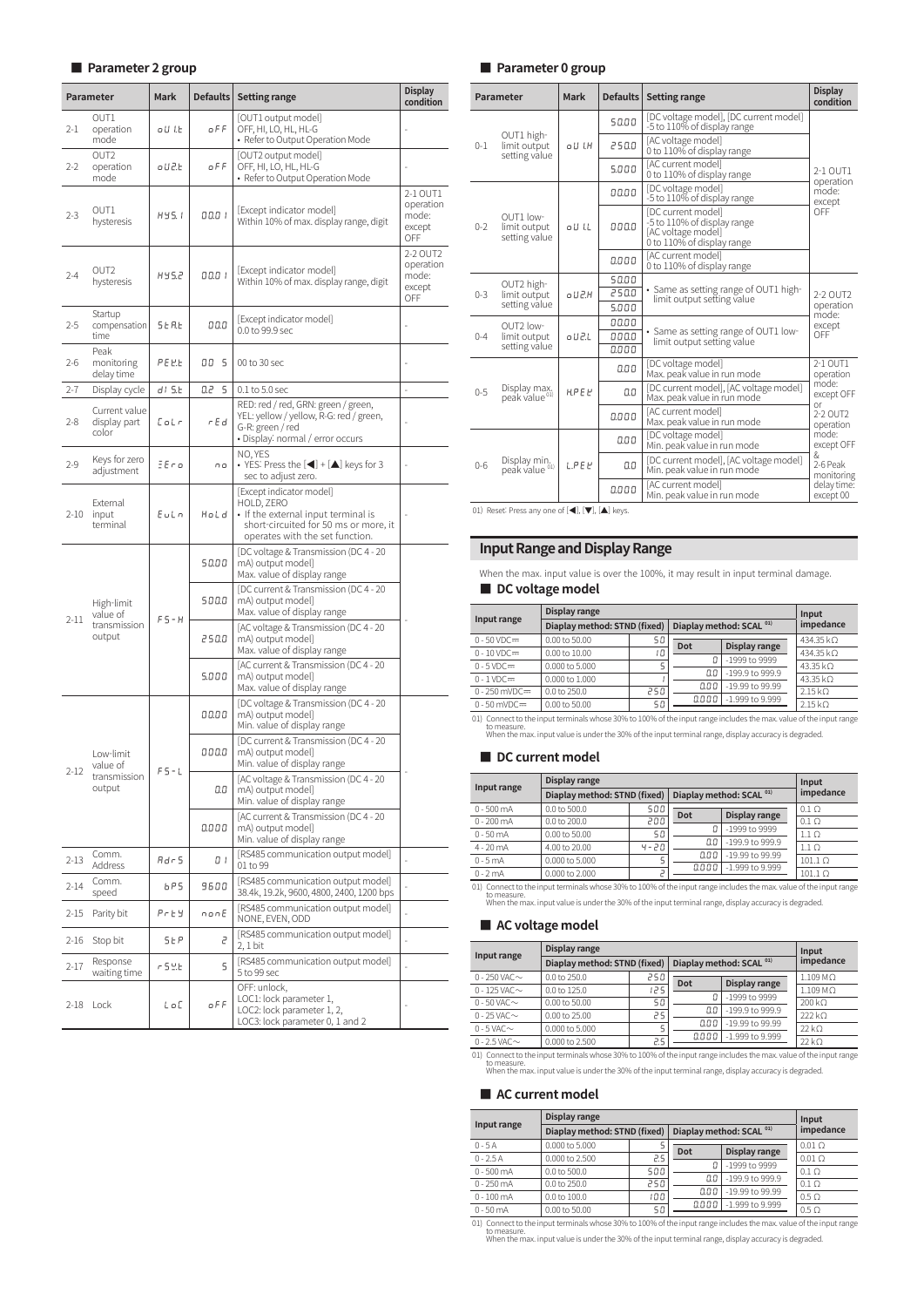### **Output Operation Mode**

- The below describes based on OUT1.
- OUT1 and OUT2 of output operations are same. It operates individually by the set output operation mode.

GO output turns ON when the OUT1 and OUT2 turn OFF at the same time. (NPN / PNP open collector output type model)

• When changing output operation mode, high-limit / low-limit output setting value, hysteresis are reset.

| <b>MODE</b> | <b>Output operation</b>        | <b>Preset output</b>                                            |                                                                                    |  |  |  |
|-------------|--------------------------------|-----------------------------------------------------------------|------------------------------------------------------------------------------------|--|--|--|
|             |                                | ON                                                              | <b>OFF</b>                                                                         |  |  |  |
| o F F       | OUT                            | No output                                                       |                                                                                    |  |  |  |
| H I         | OUT.H<br><b>Hys</b><br>OUT     | OU1.H<br>$\leq$ Display value                                   | $QU1.H - HYS.1 \geq$<br>Display value                                              |  |  |  |
| Lο          | = Hys<br>OUT.L<br>OUT          | OU1.L<br>$\geq$ Display value                                   | $QU1.I + HYS.1 \leq$<br>Display value                                              |  |  |  |
| HL          | OUT.H<br>= Hys<br>OUT.L<br>OUT | OUT.L<br>$\geq$ Display value<br>OUI.H<br>$\leq$ Display value  | $QU1.I + HYS.1$<br>$\leq$ Display value<br>$QU1.H - HYS.1$<br>$\geq$ Display value |  |  |  |
| $HL - L$    | OUT.H<br>OUT.L<br>Hys<br>OUT   | O <sub>U1</sub><br>$\leq$ Display value<br>$\leq$ OU1.H + HYS.1 | OU1.L - HYS.1<br>$\geq$ Display value<br>$QU1.H + HYS.1$<br>$\leq$ Display value   |  |  |  |

### **Reset**

- **01. Press the [◀] + [▲] + [▼] keys for over 5 sec. in run mode, INIT and NO flash alternately for 0.5 sec in turn.**
- **02. Change the setting value as YES by pressing the direction keys.**
- **03. Press the [MODE] key to reset all parameter values as default and to return to run mode.**

### **Error**

| Error display is released automatically when it is in the measured and display range. |                                                                                       |                              |  |  |  |  |  |  |
|---------------------------------------------------------------------------------------|---------------------------------------------------------------------------------------|------------------------------|--|--|--|--|--|--|
| <b>Display</b>                                                                        | <b>Description</b>                                                                    | Troubleshooting              |  |  |  |  |  |  |
| нннн                                                                                  | Flashes when measurement input is exceeded the<br>max. allowable input (110%)         | Disconnect power supply      |  |  |  |  |  |  |
| LLLL <sup>01</sup>                                                                    | Flashes when measurement input is exceeded the<br>min. allowable input (-10%)         | and check the cables.        |  |  |  |  |  |  |
| $A - HH$                                                                              | Turns ON when display input is exceeded high-limit<br>scale setting value             | Reset within the display     |  |  |  |  |  |  |
| $d-L$                                                                                 | Turns ON when display input is exceeded low-limit<br>scale setting value              | range.                       |  |  |  |  |  |  |
| $F - HH$                                                                              | Turns ON when input frequency is exceeded the<br>max. display value of measured range | ۰                            |  |  |  |  |  |  |
| ouEr                                                                                  | Flashes twice when it exceeds zero range $(\pm 99)$<br>and returns to run mode        | Reset within the zero range. |  |  |  |  |  |  |
|                                                                                       |                                                                                       |                              |  |  |  |  |  |  |

01) Displays at DC input model only.

### **Function Description**

### **■ Display method: frequency**

It measures input signal frequency when it is AC input. In order to measure frequency normally, input signal, over 10% F.S. of the rated input range, should be supplied.

Otherwise, it may not be measured normally.

The measurement range differs depending on the decimal point position.

It is available to adjust the high-limit display value gradient correction and exponent of INB at

parameter setting.

• Accuracy of frequency measurement: below 1 kHz, F.S. ± 0.1% rdg ± 2-digit, from 1 k to 10 kHz, F.S. ± 0.3% rdg ± 2-digit

### ■ **High-limit display value gradient correction**

This function is to correct a gradient of High / Low-limit scale value.

And also can be used as correction function of high-limit scale value. Adjustment range is setting value and multiply current gradient.

• E.g.: To display 3.000 when 200 mVDC for input range 0-1 VDC

![](_page_4_Figure_25.jpeg)

1. Select input range = 1, decimal point position = 0.000 for measurement input in Parameter 1. 2. It has to be 15.000 at high-limit scale for 1 VDC= in order to display 3.000 for 200 mVDC=.

But if is disable due to setting range is 9.999. 3. In this case, please set as high-limit display value gradient correction × high-limit scale =

15.000.

### **■ High / Low-limit scale value**

This function is to display setting of particular High / Low-limit value in order to display High / Low-limit value of measured input. If measured inputs are a and b and particular values are A and B, it will display a = A, b = B as

below graphs.

• When changing input range, it is changed automatically as factory default display range of the input range.

![](_page_4_Figure_33.jpeg)

### **■ Zero adjustment**

It adjusts the display value of the optional configured input value as zero by force. Zero point error can be adjusted with 3 ways as below.

- 1. Direct input correction value at Low-limit display value deviation correction parameter. 2. Set the keys for zero adjustment parameter to YES and press the [◀] + [▲] keys for 3 sec in RUN mode.
- 3. Set the external input terminal parameter to ZERO and short the Hold / Zero terminal for over 50 ms.

### **■ Error correction**

| It corrects display value error of measured input.                                     |
|----------------------------------------------------------------------------------------|
| Display value = (Measured value $\times$ High-limit display value gradient correction) |
| + Low-limit display value deviation correction                                         |

• E.g.: When the Input range 0 to 500 VDC= and the display range is 0 to 500.0

If the low-limit display value is 1.2 to 0 VDC= input, set -12 as deviation correction value to display 0.0 by adjusting offset of the low-limit display value.<br>The display value to 500 VDC= measured input varies by adjusting the offset of low-limit

display value. If this display value is 501.0, calculate 500.0 / 501.0 (desired display value / the display value), and set the 0.998 correction value as the High-limit display value gradient correction parameter to display 500.0 by adjusting gradient of high-limit value.

### ■ **Startup compensation time**

This time function limits the operation of an output until the measured input (overvoltage or inrush current) is stable at moment of power on. All outputs are OFF during startup compensation time setting after power is applied.

### **■ Display cycle**

In some applications the measured input may fluctuate which in turn causes the display to fluctuate

By adjusting the display cycle delay function time the operator can adjust the display time. For example, if the operator sets the display cycle time to 4 sec, the display value displayed will be the average input value over 4 sec and also will show any changes if any every 4 sec.

### **■ Max. / Min. peak value**

It monitors max./min. peak value of display value based on the current displays value and then displays the data at the parameters.

When pressing any one of front keys at the parameters, the monitored data is initialized. Set the delay time at peak monitoring delay time parameter in order to prevent malfunction caused by initial overcurrent or overvoltage, when monitoring the peak value.